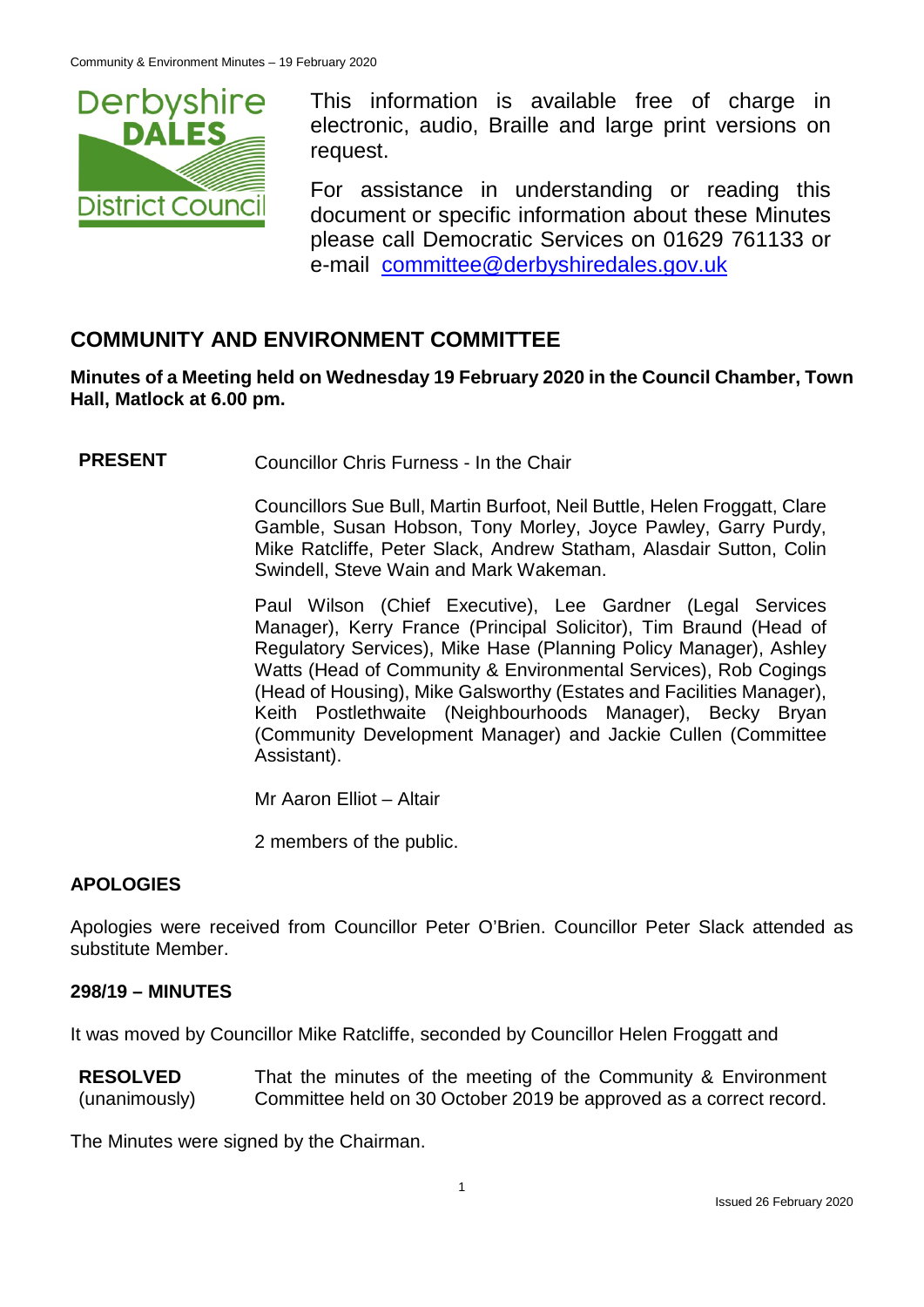# **299/19 – PUBLIC PARTICIPATION**

Councillor Andrew Statham arrived at 6.07pm during this item.

In accordance with the procedure for public participation, Mr Richard Walker (Matlock Civic Association) commented in support of Matlock Civic Association's representations on agenda Item 7 - Supplementary Planning Document: Developer Contributions. Mr Walker, on behalf of MCA, requested that the following paragraph from their representations be included in the Council's SPD:

"Permissions for sub-standard development, including reduced content of affordable housing are unlikely to be granted on the basis of developer profitability and viability. If prospective applicants have not properly taken account of planning policy requirements before purchasing land for development, and bought the land at too high a price, the community should not pay in the form of poorer infrastructure, inadequate provision for social housing, and development which is poor quality and/or not enhancing the character and appearance of the area."

MCA also maintained that as schemes for associated new infrastructure could be very time consuming, 10 years should normally be the minimum period during which the council should be allowed to hold developer contributions.

Mr Walker then commented on agenda Item 8 - Housing Delivery Test Action Plan with reference to MCA's written representations.

### **300/19 – INTERESTS**

Cllr Steve Wain declared a non-pecuniary interest in relation to Agenda Item 17 – Events taking place on District Council land for the  $75<sup>th</sup>$  anniversary of VE & VJ Day, as he was a member of Matlock Town Council, who would be organising an event.

#### **301/19 – DERBYSHIRE DALES CLIMATE CHANGE STRATEGY**

The Committee considered a report that outlined an approach to resourcing the preparation of a Climate Change Strategy in response to the District Council's corporate ambition following the declaration of a climate emergency in May 2019.

The cross-party Climate Change Working Group that was formed in response to this declaration had reported back to Council with a road map of the areas of work it believed the Council should concentrate on, and with a Year 1 Action Plan. At the same time the countywide officer group had been looking at how authorities might work together to influence decarbonisation across the whole of the county. It had become clear that Derbyshire Dales District Council and its partners across the county had big ambitions that would need to be properly resourced if they were to be as successful as Members would like.

In order to progress this initiative, the District Council had approached a number of academic institutions for assistance, as well engaging with experts in the field of climate change, most notably Professor Stephen Martin, a Derbyshire Dales resident who was keen to offer his expertise to the District Council. However, in addition it was considered that a dedicated resource was needed to prepare a draft Derbyshire Dales Climate Change Strategy to build upon the work already undertaken by the Climate Change Working Group. It was therefore proposed that a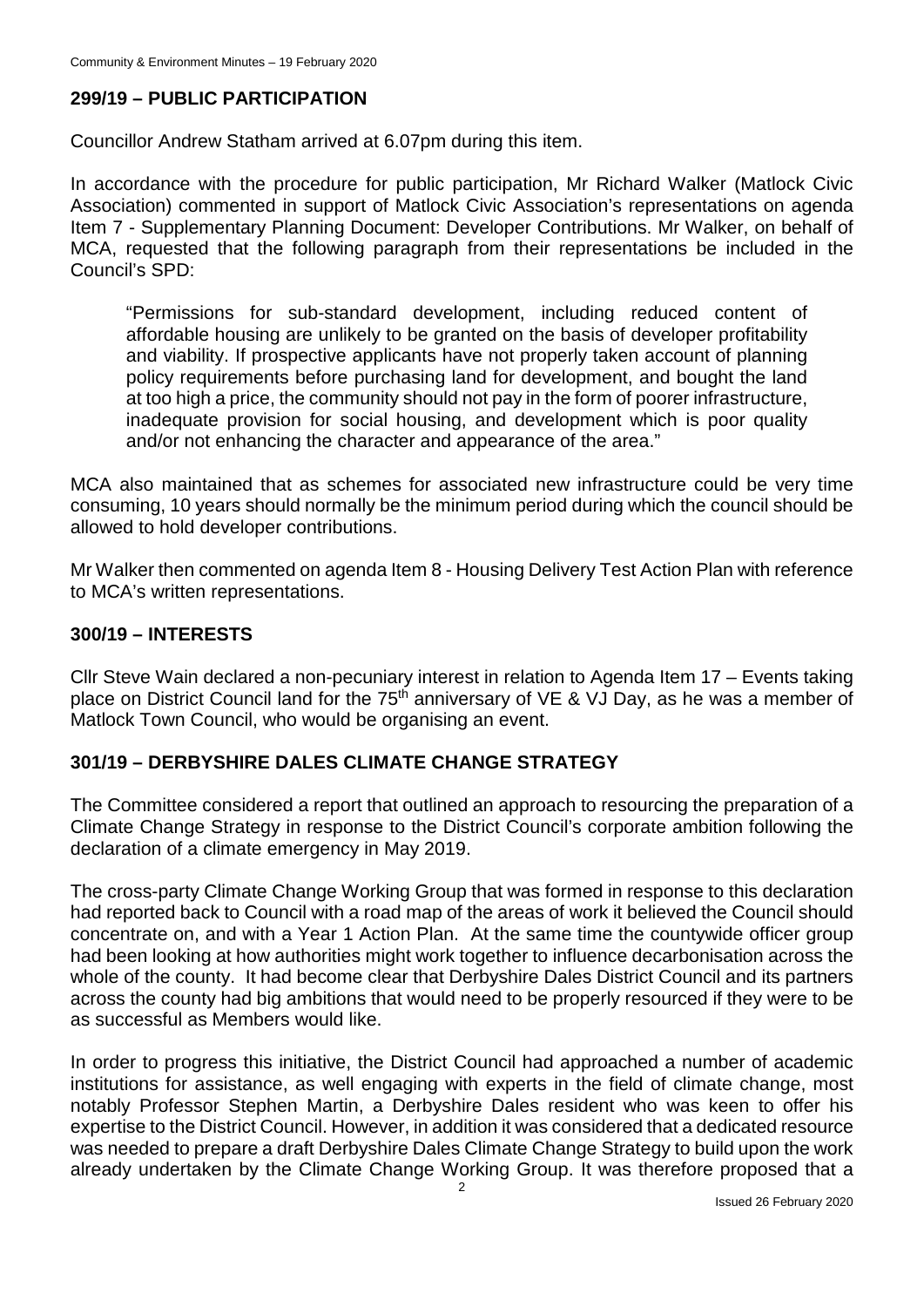budget of £10,000 be set aside in order to procure the necessary expertise to enable a Climate Change Strategy to be formulated quickly. Further consideration would then be given to the need for any longer term resource to support the District Council's climate change ambitions.

Councillor Martin Burfoot proposed that the word 'early' be inserted into Recommendation 2; this was agreed by Cllr Purdy as seconder of the motion, as shown below.

Cllr Purdy advised Members that he would be attending a Climate Change summit at County Hall on 3<sup>rd</sup> March and entering into discussions with the Peak Park District Authority on 19<sup>th</sup> March.

It was moved by Councillor Garry Purdy seconded by Councillor Martin Burfoot and

- **RESOLVED** (unanimously) 1. That authority be delegated to the Head of Regulatory Services to procure expertise for the formulation of a Derbyshire Dales Climate Change Strategy.
	- 2. That a draft Derbyshire Dales Climate Change Strategy be presented to an early future meeting of this Committee.

## **302/19 – SUPPLEMENTARY PLANNING DOCUMENT: DEVELOPER CONTRIBUTIONS**

This item had been deferred from the 16<sup>th</sup> January meeting.

The Committee considered a report that presented the details of the representations received during the six week period of public consultation held in October/November 2019. The report recommended on the basis of the representations received that minor modifications be made to the contents of the Supplementary Planning Document prior to adoption, as set out in the report.

Whilst resolving to suspend preparatory work on the Derbyshire Dales Community Infrastructure Levy (CIL) at its meeting on 5<sup>th</sup> December 2018 (Minute 271/18), Council had also resolved that a Developer Contributions Supplementary Planning Document (SPD) be prepared. This would have statutory weight and would provide an overview of the approach to securing infrastructure necessary to support future development as well as provide transparency for developers about the District Council's future requirements in respect of financial contributions for inclusion in Section 106 obligations.

A draft version of the Developer Contributions Supplementary Planning Document was considered by Council on 25<sup>th</sup> July 2019 and following a workshop on the background to the SPD, the legal aspects in relation to Section 106 Obligations, and Supplementary Planning Documents it was agreed by Members that it could be subject to public consultation without any further modification. This was undertaken from  $7<sup>th</sup>$  October – 18<sup>th</sup> November 2019 as set out in the report and details of the 114 representations were set out in Appendix 1 to the report, with the main issues summarised in paragraph 2.2 of the report. The representations raised points that could be addressed via minor modifications as specified and which had accordingly been incorporated in the revised SPD attached as Appendix 2 to the report. Furthermore, having given further consideration to the level of the financial contribution towards the District Council's Affordable Housing Enabling Function and its impact upon viability it was considered that this should be reduced from 1% to 0.5%, as set out in the report.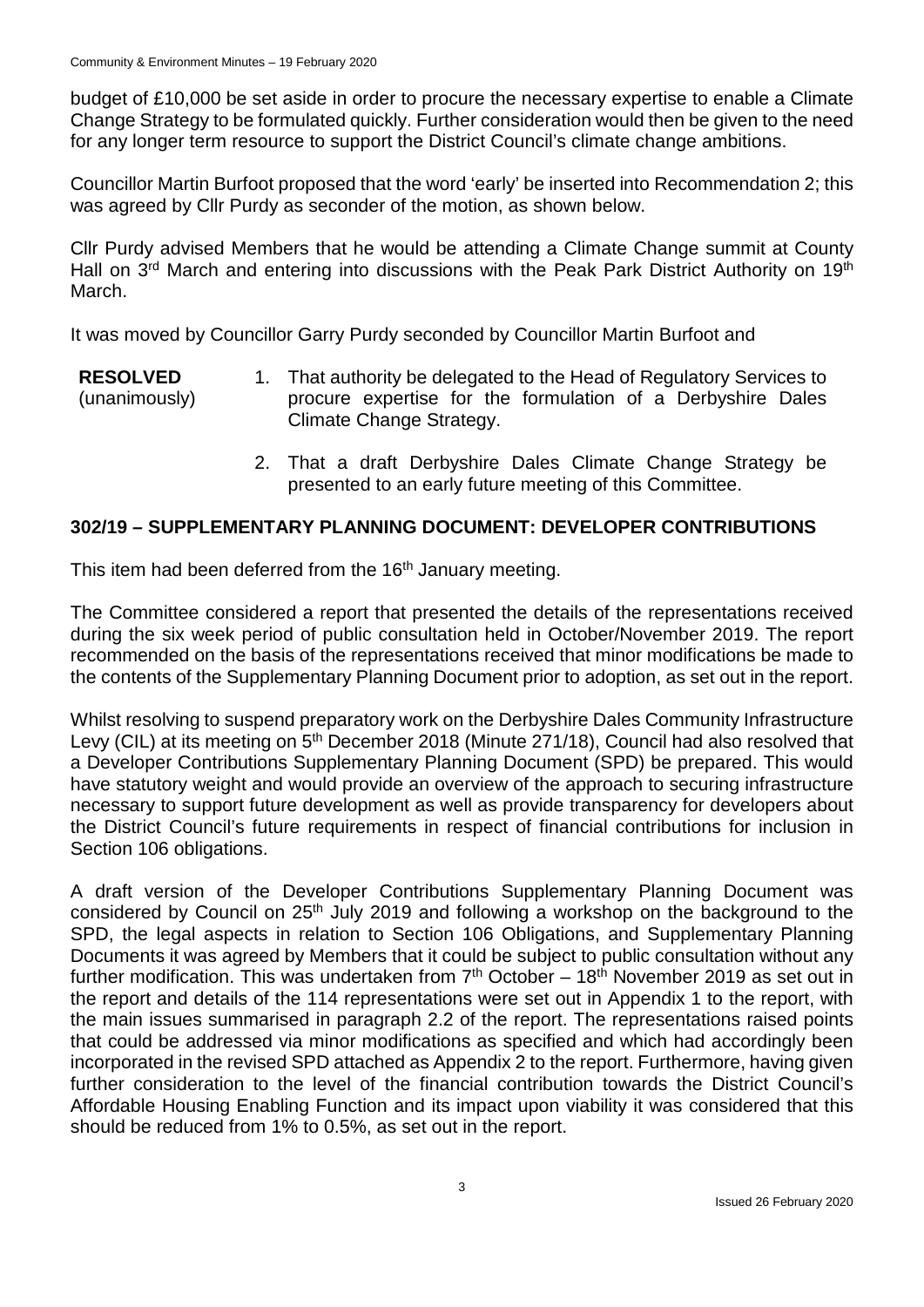Subject to Members' approval of both Recommendations in the report and the formal adoption of the revised SPD there would be a period of 13 weeks for any judicial challenge to be made, ending around 9<sup>th</sup> April 2020. At that point the Developer Contributions Supplementary Planning Document would have statutory weight in the determination of planning applications.

It was moved by Councillor Susan Hobson, seconded by Councillor Tony Morley and

- **RESOLVED** 1. That the representations received during the public consultation and Officer comments and recommendations made in response, as set out in Appendix 1 to the report, be noted;
	- 2. That the revised Developer Contributions Supplementary Planning Document (SPD), attached in Appendix 2 to the report be adopted

An amendment was proposed by Councillor Steve Wain, seconded by Councillor Peter Slack that in addition to the Recommendations above, the following paragraph from by Matlock Civic Association's representation be included in the SPD:

The amended motion was put to the vote, as follows:

| <b>RESOLVED</b> | 3. Permissions for sub-standard development, including reduced<br>content of affordable housing are unlikely to be granted on the basis<br>of developer profitability and viability. If prospective applicants have<br>not properly taken account of planning policy requirements before<br>purchasing land for development, and bought the land at too high a<br>price, the community should not pay in the form of poorer<br>infrastructure, inadequate provision for social housing, and<br>development which is poor quality and/or not enhancing the |
|-----------------|-----------------------------------------------------------------------------------------------------------------------------------------------------------------------------------------------------------------------------------------------------------------------------------------------------------------------------------------------------------------------------------------------------------------------------------------------------------------------------------------------------------------------------------------------------------|
| Voting:         | character and appearance of the area.                                                                                                                                                                                                                                                                                                                                                                                                                                                                                                                     |

| For                |    |
|--------------------|----|
| <b>Against</b>     | 13 |
| <b>Abstentions</b> | O  |

The Chairman declared the motion LOST.

The substantive motion was then put to the vote, and it was

| <b>RESOLVED</b><br>Voting:                  | 1. That the representations received during the public consultation<br>and Officer comments and recommendations made in response, as<br>set out in Appendix 1 to the report, be noted;<br>2. That the revised Developer Contributions Supplementary Planning<br>Document (SPD), attached in Appendix 2 to the report be adopted |
|---------------------------------------------|---------------------------------------------------------------------------------------------------------------------------------------------------------------------------------------------------------------------------------------------------------------------------------------------------------------------------------|
| For<br><b>Against</b><br><b>Abstentions</b> | 13<br>4                                                                                                                                                                                                                                                                                                                         |

The Chairman declared the motion CARRIED.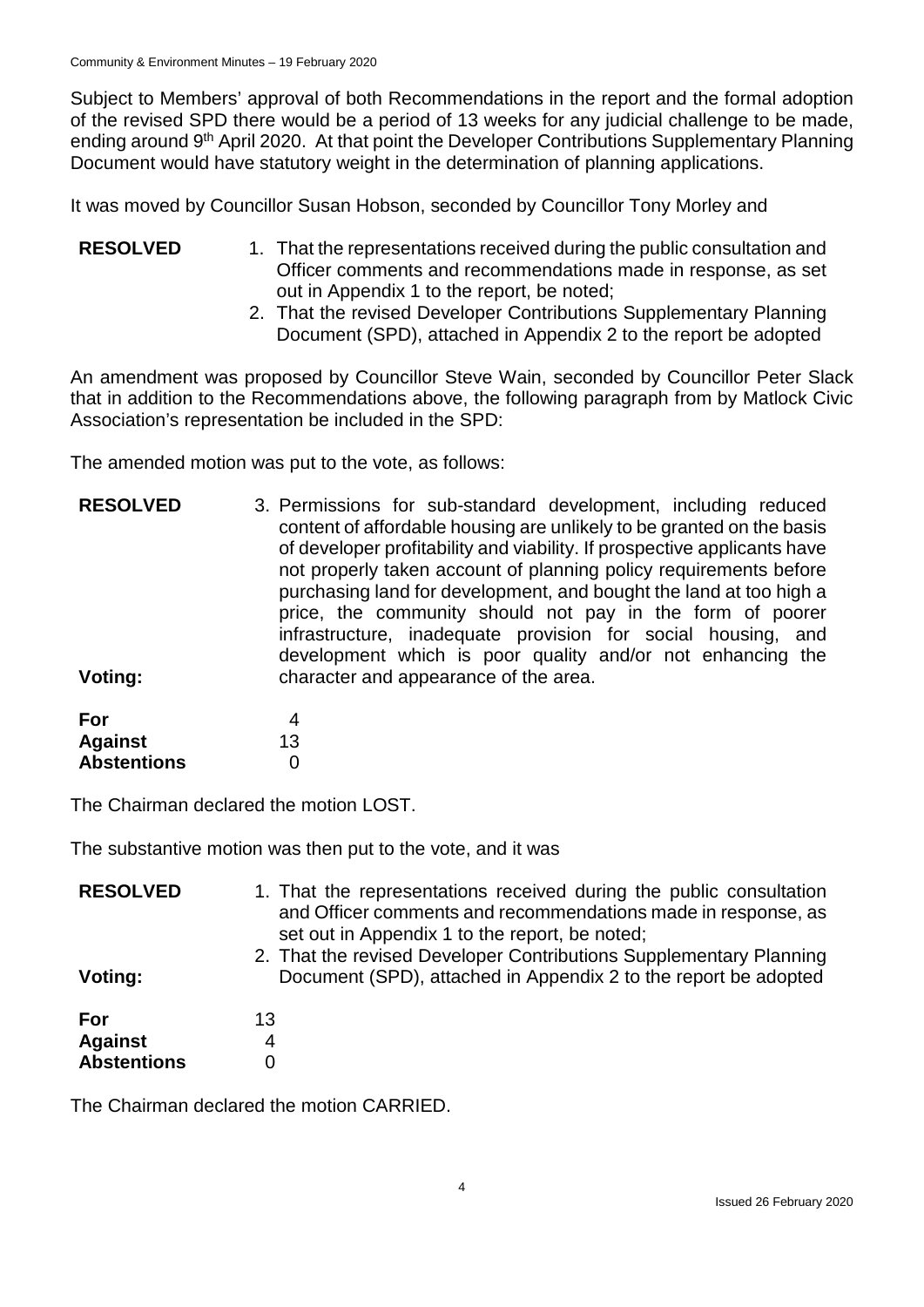# **303/19 – HOUSING DELIVERY TEST ACTION PLAN**

The Committee considered a report on the representations received during the seven week period of public consultation held between 18<sup>th</sup> November 2019 and 6<sup>th</sup> January 2020. Taking into consideration the representations received, the Housing Delivery Test Action Plan was recommended for approval.

The Housing Delivery Test (HDT) is an annual measurement of housing delivery for a local planning authority, as set out in the report. The Ministry for Housing Communities and Local Government (MHCLG) had published the results of the first assessment on 19 February 2019, showing that of Derbyshire Dales' requirement to deliver 646 dwellings over the past three years, 598 dwellings had been delivered over the same period, giving a measurement of 93%. However, the delivery figures published did not include 76 residential units delivered within the Peak District National Park over the same period, so on 13th May 2019 the MHCLG conceded that their calculation was wrong, and the District Council in fact had a HDT score of 104% (674 dwellings delivered against a requirement to deliver 646).

Although not required by the MHCLG, Council agreed to undertake the preparation of an informal Housing Delivery Action Plan, which set out how the District Council would seek to maintain an adequate level of housing. The seven week period of public consultation from 18<sup>th</sup> November 2019 to 6<sup>th</sup> January 2020 had received a total of 54 representations. The details of the representations, along with Officer Comments on each, were set out in Appendix 1 to the report, and a summary of the main issues raised were listed in paragraph 2.2 of the report and addressed in subsequent paragraphs. The representations did not raise any substantive points that necessitated modifications to the contents of the draft Housing Delivery Test.

The Housing Delivery Test Action Plan, as set out in Appendix 2 to the report, was therefore recommended for approval to be brought into immediate effect.

It was moved by Councillor Susan Hobson, seconded by Councillor Helen Froggatt and

| <b>RESOLVED</b>                             | 1. That the representations received, and Officer Recommendations<br>during the public consultation as set out in Appendix 1 to the<br>report be noted; |
|---------------------------------------------|---------------------------------------------------------------------------------------------------------------------------------------------------------|
| Voting:                                     | 2. That the Housing Delivery Test Action Plan as set out attached in<br>Appendix 2 to the report be approved                                            |
| For<br><b>Against</b><br><b>Abstentions</b> | 16<br>0                                                                                                                                                 |

The Chairman declared the motion CARRIED.

The Chairman agreed to bring forward agenda Item 16 to accommodate Mr Elliott of Altair.

## **304/19 – BUILDING NEW COUNCIL HOUSING**

Further to previous reports to the Commercial Board, the Committee considered an updating report that set out a business case for potential investment in a modest programme of new Council housing designed to yield an ongoing rental stream and provide good quality social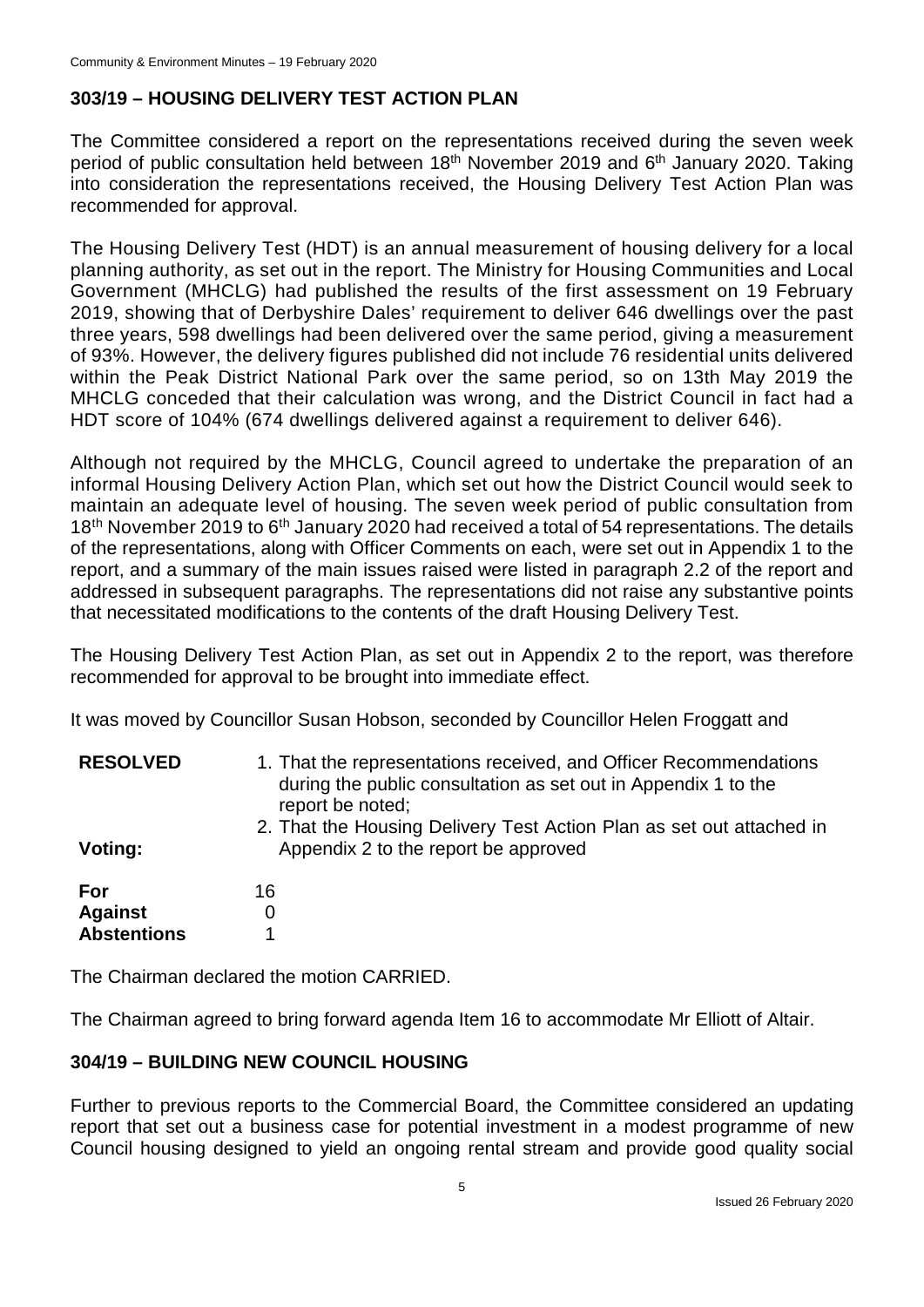housing, whilst minimising risk to the Council. Management and maintenance services would be delivered by a third party such as housing associations or private agents.

The successful bid of a £14,000 grant from The Local Government Association Housing Advisers Programme 2018/19 had been used to appoint Altair as consultants through the Local Government Association (LGA) in order establish the feasibility of developing a modest programme of council housing.

The initial proposal would involve the Council identifying, developing and owning 52 Council homes for affordable rent and shared ownership, with funding schemes identified in the report. The first phase (2020/21) would potentially deliver 7 units.

It was proposed that the Council would be the client and procure property development services from local housing associations or from private practice. As well as the development of the new homes, it was proposed that the Council would seek to procure a provider of housing management and maintenance services for them, as set out in the report.

The specifications for the Development Agent and Managing Agent were attached at Appendices 1 and 2 to the report and would form part of the contract documentation to be signed by the Council and its chosen supplier following the tender exercise. It was however important to undertake soft market testing with potential providers in order to ensure the specifications were deliverable and within the cost assumptions built in to the business plan. Officers would be meeting with prospective bidders during February and March 2020 and would update the specifications prior to the full Council meeting in April.

The programme for the procurement of a Development and Managing Agent was set out in paragraph 4.2 and the business plan would be updated annually as schemes came through the programme and forecasts could be updated. It was also intended that quarterly reporting would take place on new projects or opportunities. The business plan had evolved over time and been updated to factor in several changes since the original business plan, as shown in paragraph 3.2 of the report. The latest programme of development, following a further review of the programme to date, was tabled in paragraph 3.3 of the report and the schemes anticipated to come forward were tabled in paragraph 3.4 of the report.

Altair and the Council had produced an initial programme for delivering the next phase of the project up until appointment of the development and managing agent in readiness for handover of the first homes, planned for November 2020. Some key dates were listed in the report.

It was moved by Councillor Mike Ratcliffe, seconded by Councillor Garry Purdy and

## **RESOLVED**

That a report be taken to full Council to seek the following;

- (unanimously)
- 1. That Council be requested to endorse the principle of providing Council housing;
- 2. Approval for the District Council to undertake a tender exercise for a development and management agent;
- 3. That delegated authority is given to the Head of Housing to make applications to register Derbyshire Dales DC with Homes England and the Regulator of Social Housing;
- 4. That the Community and Environment Committee receive a future report detailing the outcome of the tender process.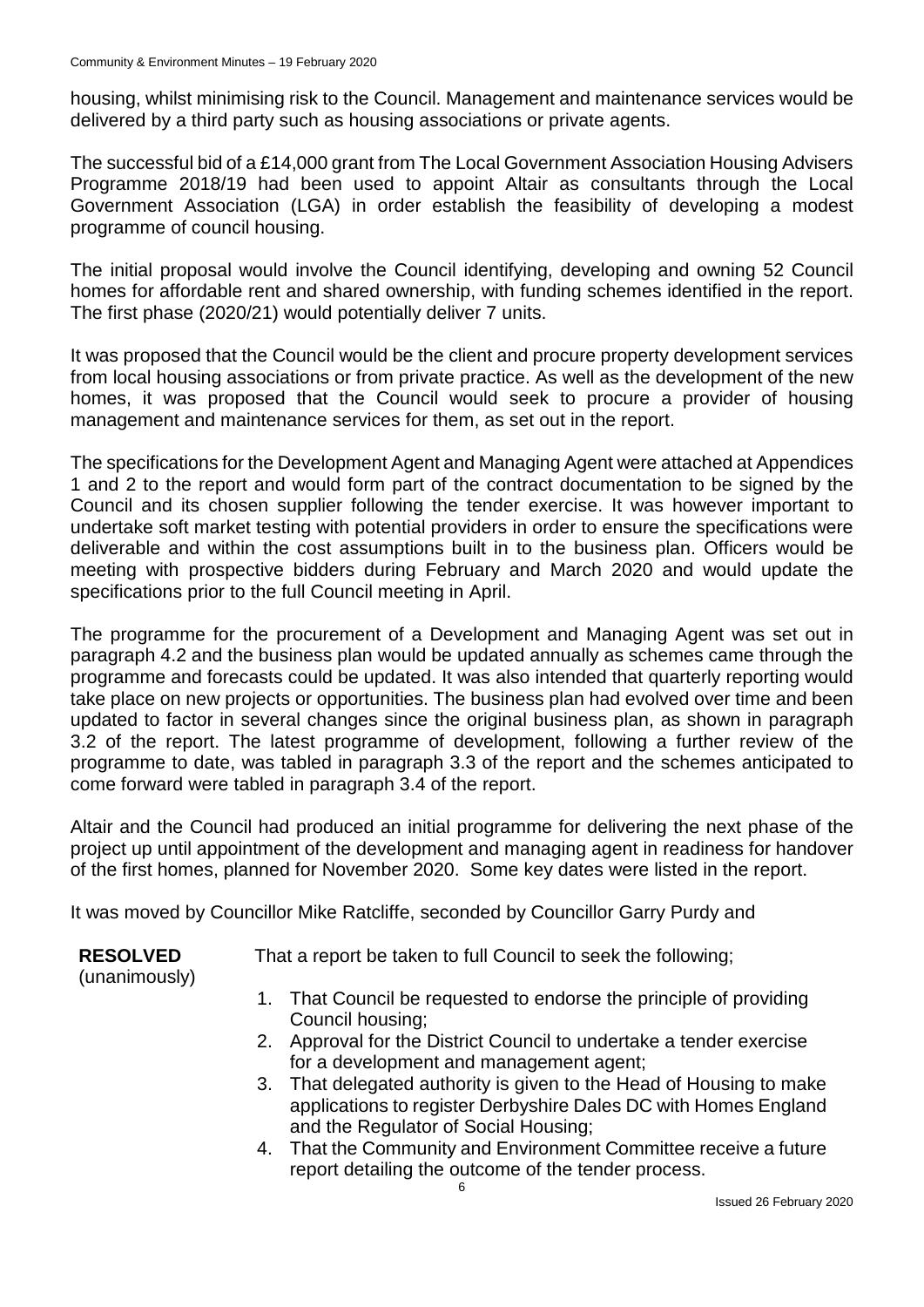# **305/19 – ASHBOURNE AIRFIELD LINK ROAD**

The Committee considered a report on progress towards opening up the Ashbourne Airfield site for development through provision of enabling infrastructure, and to seek delegated authority to enter into legal agreements with the Highway Authority and landowner for the disposal of land on Blenheim Road to enable necessary remedial and drainage works, and future adoption as highway.

The report was proposed for consideration by C&E Committee due to the urgent requirement to progress legal agreements enabling the infrastructure scheme to commence this financial year, as required by the D2N2 funding approval. Consideration of the report by C&E Committee had been agreed with the Chair and Vice Chair of Governance and Resources Committee.

On 7 January 2020, the Stage 2 Full Business Case was presented by the project partners to the D2N2 Investment Board, attached in summary as Appendix 1 to the report. The Investment Board subsequently approved the requested £1m grant from the Local Growth Fund (LGF) allocation, and an offer letter had been issued to the County Council. The project overall would see the delivery of a new roundabout access off the A52 (supported by the LGF grant), a new link road connecting to Blenheim Road, 9 hectares of serviced and development-ready employment land forming Ashbourne Business Park, 367 new homes, and private sector commitment to deliver at least 60,000 sq ft (5,575m<sup>2</sup>) of new employment floorspace.

The District Council had allocated £250,000 within the Capital Programme towards works on Blenheim Road to be delivered as part of the scheme, and included a capital funding commitment of £200,000 in the submission to D2N2 plus a proposed £20,000 in-kind contribution to cover required easements.

On 4 February 2020, the District Council's Planning Committee passed the hybrid planning application for the Airfield site, wrapping together existing consents for the roundabout, link road and drainage basin with a new outline permission for the employment and residential land and detailed permission for the first phase of employment floorspace (c 20,000 sq ft).

The full length of Blenheim Road was owned by the District Council, but the final c200m was currently unadopted. Works required to bring this remainder of Blenheim Road up to adoptable standard were set out in the report, together with additional works identified to facilitate the link road connection. These works had been costed through the tender process for the Link Road undertaken by Derbyshire County Council (with a view to delivering the works under one contract). Any works outside of this contract would need to be separately costed.

The District Council's proposed land transfer involved the whole of the Blenheim Road highway, excluding parcels of land within the Blenheim Road titles deemed to have value. Appendix 2 to the report identified the extent of highway land proposed for disposal through a part land transfer (for identification purposes only). The area outlined in red, excluding the parcels of land shown in green, was proposed for transfer. The area marked in grey denoted the current extent of adoption.

Following the D2N2 grant approval, a legal agreement was required to be signed by the project partners formalising arrangements for delivering the scheme and monitoring the economic benefits, as set out in the report. However, since receiving the draft tripartite legal agreement proposing freehold transfer, the County Council had indicated a dedication agreement (dedicating the land as public highway rather than seeking transfer of ownership) was likely to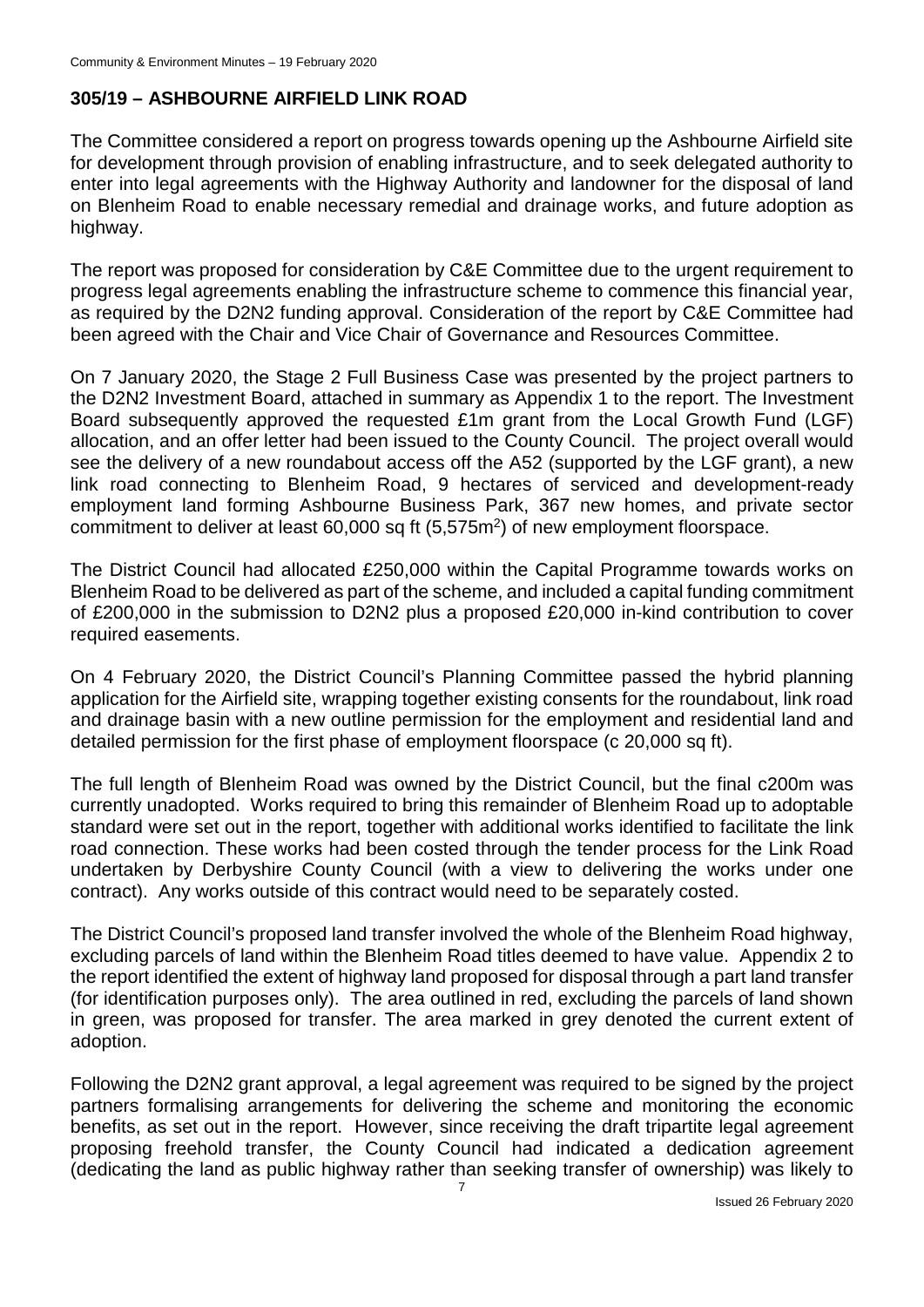be preferable. However, the District Council's preferred position remained to dispose of the highway land as identified, with a grant towards the required remedial works. This has been relayed to the County Council and a formal response was awaited. Should the County Council not accept this, authority was sought for officers to pursue a dedication agreement as an alternative, subject to the necessary indemnities being agreed, as set out in the report.

To enable the scheme to progress to implementation, delegated authority was sought for the Head of Regeneration and Policy, with support from the Council's Solicitor, to negotiate the final tripartite legal agreement with Derbyshire County Council and FW Harrison with regard to the District Council's land and funding commitment to the works necessary on Blenheim Road.

Subject to the outcome of negotiations regarding the disposal or dedication of highway land, a separate legal agreement may also need to be prepared with FW Harrison and Vital Earth GB Ltd. to enable adoption of the Blenheim Road drainage system. Therefore authority was sought for the Head of Regeneration and Policy to pursue this with support from the Council's Solicitor, should this be required.

It was moved by Councillor Sue Bull, seconded by Councillor Garry Purdy and

### **RESOLVED**

(unanimously)

- 1. The outcome of the D2N2 Investment Board meeting held on 7 January 2020, releasing £1m Local Growth Fund to support the Ashbourne Airfield Roundabout and Link Road scheme, is noted and welcomed;
- 2. The Committee approve the disposal of highway land at Blenheim Road shown in Appendix 2 to the report for £1 to Derbyshire County Council (Highway Authority) to enable adoption of Blenheim Road in its entirety and facilitate connection of the proposed link road, creating a through route and second access to Ashbourne Airfield;
- 3. In the alternative, should Derbyshire County Council refuse the transfer of the land, authorisation is given to the Head of Regeneration and Policy to pursue a dedication agreement with all necessary indemnities as required, and associated easements and wayleaves at no cost to the Council or developer;
- 4. The Head of Regeneration and Policy is granted delegated authority to negotiate the final tripartite legal agreement with Derbyshire County Council and FW Harrison (landowner), including the District Council's grant contribution from the approved Capital Programme to meet the cost of necessary works on Blenheim Road;
- 5. Should the County Council require a dedication agreement, the Head of Regeneration and Policy is granted delegated authority to negotiate a separate legal agreement with FW Harrison and Vital Earth GB Ltd. to enable necessary drainage works to be completed to divert surface water plot flow and enable adoption of the Blenheim Road drainage system;
- 6. The total District Council capital funding contribution to Blenheim Road remedial and drainage works, including surface water diversion, is limited to a maximum of £200,000. Should unforeseen costs require any further contribution, this will be subject to agreement with the Chair of the Committee and in any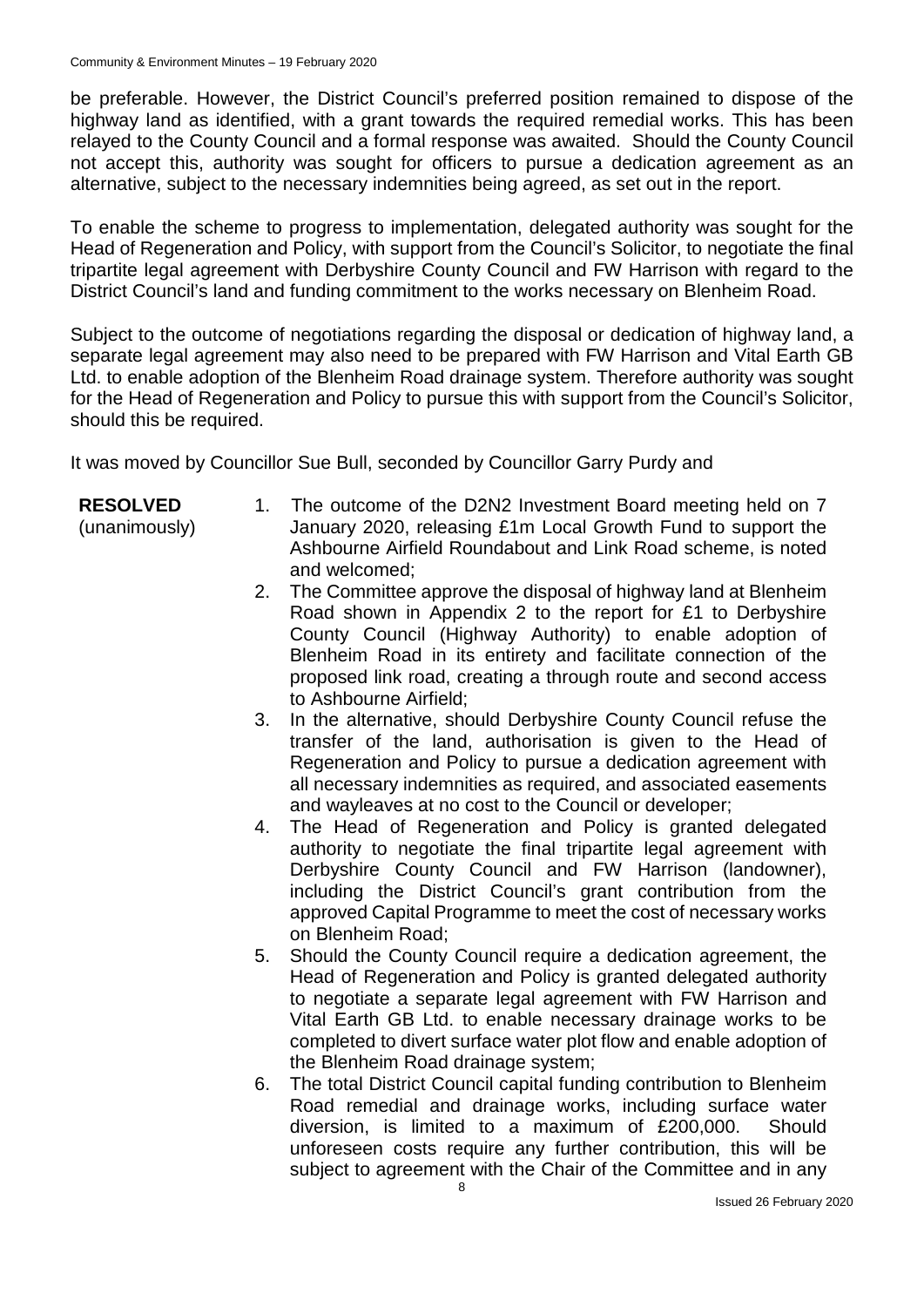event be capped at the maximum sum allocated to the scheme within the Council's Capital Programme.

### **306/19 – DERBYSHIRE DALES DISTRICT COUNCIL – LOCAL PLANNING AUTHORITY MONITORING REPORT 2018/2019**

The Committee considered a report on the requirements under Section 35 of the Planning and Compulsory Purchase Act 2004 to prepare an Authority Monitoring Report (AMR), which set out the extent to which the District Council was meeting the milestones for Local Plan documents as set out in the Local Development Scheme (LDS) and the extent to which the District Council was monitoring the effectiveness of Local Plan policies, in particular those relating to housing and economic development. The Local Planning Authority Monitoring Report covered the period 1<sup>st</sup> April 2018 to 31<sup>st</sup> March 2019 and was attached as Appendix 1 to the report.

Section 1 of the AMR set out the context for its preparation and the legislative requirements; Section 2 outlined progress against key Local Plan milestones included in the Council's Local Development Scheme (LDS) 2018-2021, as well as reporting on new Supplementary Planning Documents which had been adopted over the monitoring period or were currently being prepared, and progress on Neighbourhood Plans being prepared across the District; and Sections 3 – 10 reported upon the implementation of planning policies contained within the Adopted Derbyshire Dales Local Plan (2017).

From the date of Adoption the District Council had formally monitored the effectiveness of policies in the Local Plan against the indicators and targets set out within Chapter 9 of the report. The key findings within the AMR were set out in section 2 of the report.

It was moved by Councillor Helen Froggatt, seconded by Councillor Martin Burfoot and

**RESOLVED (unanimously)** That the contents of the Authority Monitoring Report as set out in Appendix 1 to the report be approved for publication.

#### **307/19 – DARLEY DALE NEIGHBOURHOOD PLAN**

The Committee considered the outcome of the referendum into the Darley Dale Neighbourhood Plan and a recommendation that the Darley Dale Neighbourhood Development Plan be formally "made" under Section 38A(4) of the Planning and Compulsory Purchase Act 2004.

Public consultation on the draft Darley Dale Neighbourhood Plan was undertaken for a period of six weeks, commencing on 26<sup>th</sup> February and finishing on 9<sup>th</sup> April 2019. The results of the consultation were reported to Community & Environment Committee on 26<sup>th</sup> June 2019, (Minute 45/19).

A referendum was held on the 21<sup>st</sup> January 2020 at which the following question as defined in the Neighbourhood Planning (Referendums) Regulations 2012 Schedule 1 was asked:

#### **Do you want Derbyshire Dales District Council to use the neighbourhood plan for Darley Dale to help it decide planning applications in the neighbourhood area?**

The results of the Referendum were as follows:

Those voting in Favour **YES** 682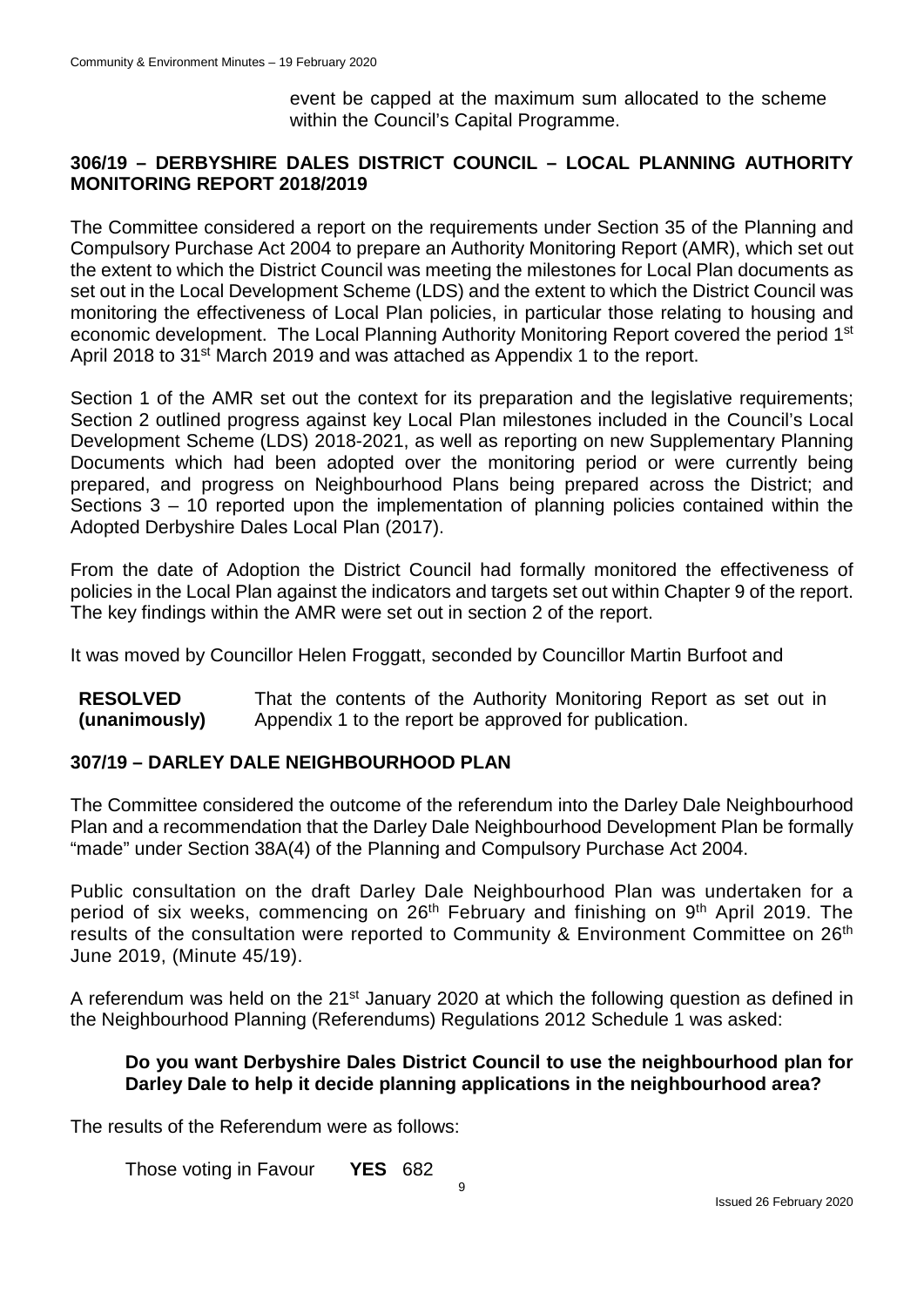Those Voting Against **NO** 117 Rejected ballot papers 0 (16.9% turnout)

Given the result of the referendum and in line with Section 38A (4) of the Planning and Compulsory Purchase Act 2004 it was recommended that the Darley Dale Neighbourhood Plan be formally made and used in the determination of planning in accordance with the provisions of Section 1 of the Neighbourhood Planning Act 2017.

A copy of the final version of the plan was attached at Appendix 1 to the report and would be available online [\(www.derbyshiredales.gov.uk/darleydaleNP\)](http://www.derbyshiredales.gov.uk/darleydaleNP), with hard copies provided to the local libraries. It would remain in force until the Qualifying Body proposed to either modify or replace it. Monitoring of the Darley Dale Neighbourhood Plan would be undertaken by Darley Dale Town Council.

There was a six week period where a claim for judicial review could be brought, starting from the date of the decision statement, as explained in the report. A Decision Statement and Notice, attached as Appendix 2 to the report, had been produced in accordance with Section 38A (4&9) of the Planning and Compulsory Purchase Act 2004, the date of which would signify the start of the six week period.

It was moved by Councillor Andrew Statham, seconded by Councillor Mike Ratcliffe and

- **RESOLVED** (unanimously) 1. That the result of the referendum on the Darley Dale Neighbourhood Development Plan be noted.
	- 2. That the Darley Dale Neighbourhood Development Plan be formally "made" as a Neighbourhood Development Plan, and form part of the Development Plan for the Derbyshire Dales.
	- 3. That the Darley Dale Neighbourhood Development Plan be used in the determination of planning applications that are situated within the Plan Area in accordance with the provisions of Section 1 of the Neighbourhood Planning Act 2017.

### **308/19 – PROPOSED AMENDMENT (5) TO THE OFF-STREET PARKING PLACES ORDER 2013**

The Committee was asked to approve various amendments to the current Off-Street Parking Places Order, which was last updated in 2018. The proposed amendment (No.5) sought to introduce controls on the use of electric vehicle (EV) charging bays, introduce a new car park at the Henmore, Ashbourne, and make revisions to existing car parks within the Order.

The items identified for inclusion or revision in the Council's Parking Order were listed in paragraph 2.1 of the report, together with the timetable for amending the Parking Order, showing the date at which the Order would come into effect as 11<sup>th</sup> May 2020.

It was moved by Councillor Susan Hobson, seconded by Councillor Mike Ratcliffe and

**RESOLVED** (unanimously) That the proposed amendments to the Derbyshire Dales Off-Street Parking Places Order 2013 contained within the appendix to the report be approved and published for a period of statutory consultation.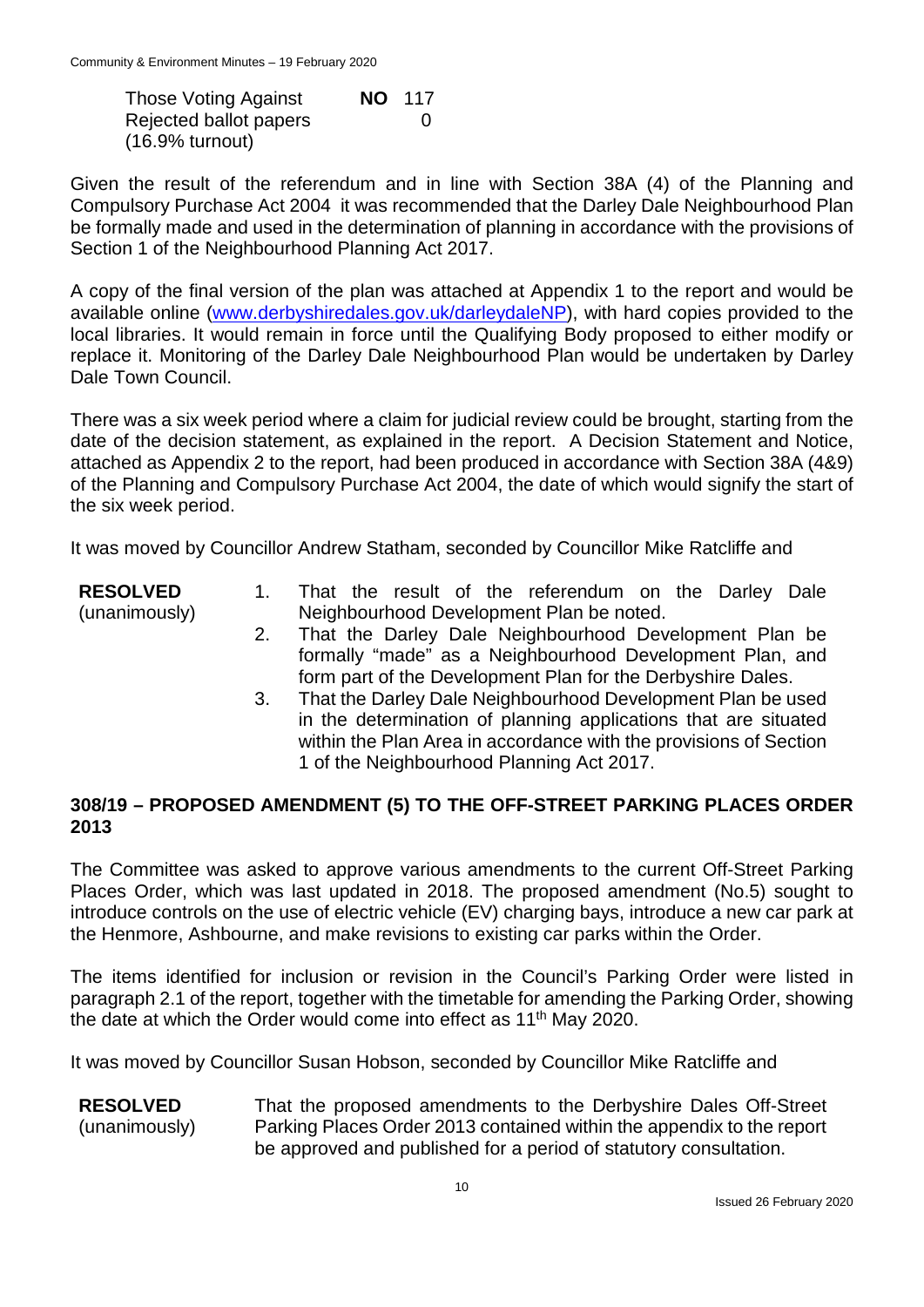# **309/19 – MATLOCK BATH ILLUMINATIONS REVIEW**

The Committee considered a report providing details of the outturn of the 2019 event and that sought agreement to the general format of the 2020 event.

A review of the Matlock Bath Illuminations (Saturday 7 September to Sunday 27 October) was set out in Section 1 of the report. The 2019 season saw the first cancellation of the event for 17 years due to high river levels when on the final weekend (26 & 27 October) both events were cancelled. During the season, ticket sales were suspended on two other occasions when the river level was too high for the boats to go out and as a result, ticket sales were affected and a large number of refunds were issued during the events. In 2019, attendance was down on 2018, with 41,155 visitors compared to 58,393. The effects on income were set out in paragraph 1.9 of the report, and the Financial Outturn was tabled in paragraph 1.10 of the report, showing a surplus for the 2019 event of £30,146 against a budgeted surplus of £38,319. Taking into account the agreement after the 2018 season that each individual boat builder would receive 1% of the actual net income, (£3,014.60 on the 2019 figures) meant the final Actual Net Income for the 2019 season was £27,131.40.

Plans for the 2020 event were set out in section 2 of the report and included a proposal to invest £14,497.54 to complete the upgrade of old lights; develop a procedure to be followed in the event of high river levels, and explore ticket offers. With regard to fees and charges, it was recommended that prices remained the same for 2020, as set out in the report.

The proposed income and expenditure for the 2020 event was tabled in paragraph 2.5 of the report.

The Head of Community & Environmental Services, together with the Committee, wished to record their thanks to the boat builders, traders and sponsors for this year's event.

It was moved by Councillor Joyce Pawley, seconded by Councillor Mark Wakeman and

#### **RESOLVED**

(unanimously)

- 1. That the achievements of the event in 2019 following the review are noted.
- 2. That Officers and Members of the Committee thank the boat builders for the efforts made in the challenging conditions on the river this year.
- 3. That approval is given for the fees and charges outlined in the report below and any promotional offers be agreed by the Working Group, with the aim of increasing attendance in September.
- 4. That the Event Organiser is again given delegated authority to make operational decisions in relation to the staging of the 2020 event, in consultation with the Working Group and Head of Community & Environmental Services.
- 5. That approval is given to invite Mr G.E.M Stevens MBE to compere the 2020 event.
- 6. That approval is given to invite Mrs Stevens as Mr Stevens' support.
- 7. That £14,497.54 is invested from 2019 surplus into the event in order to further improve the lights, including further steps addressing the climate emergency.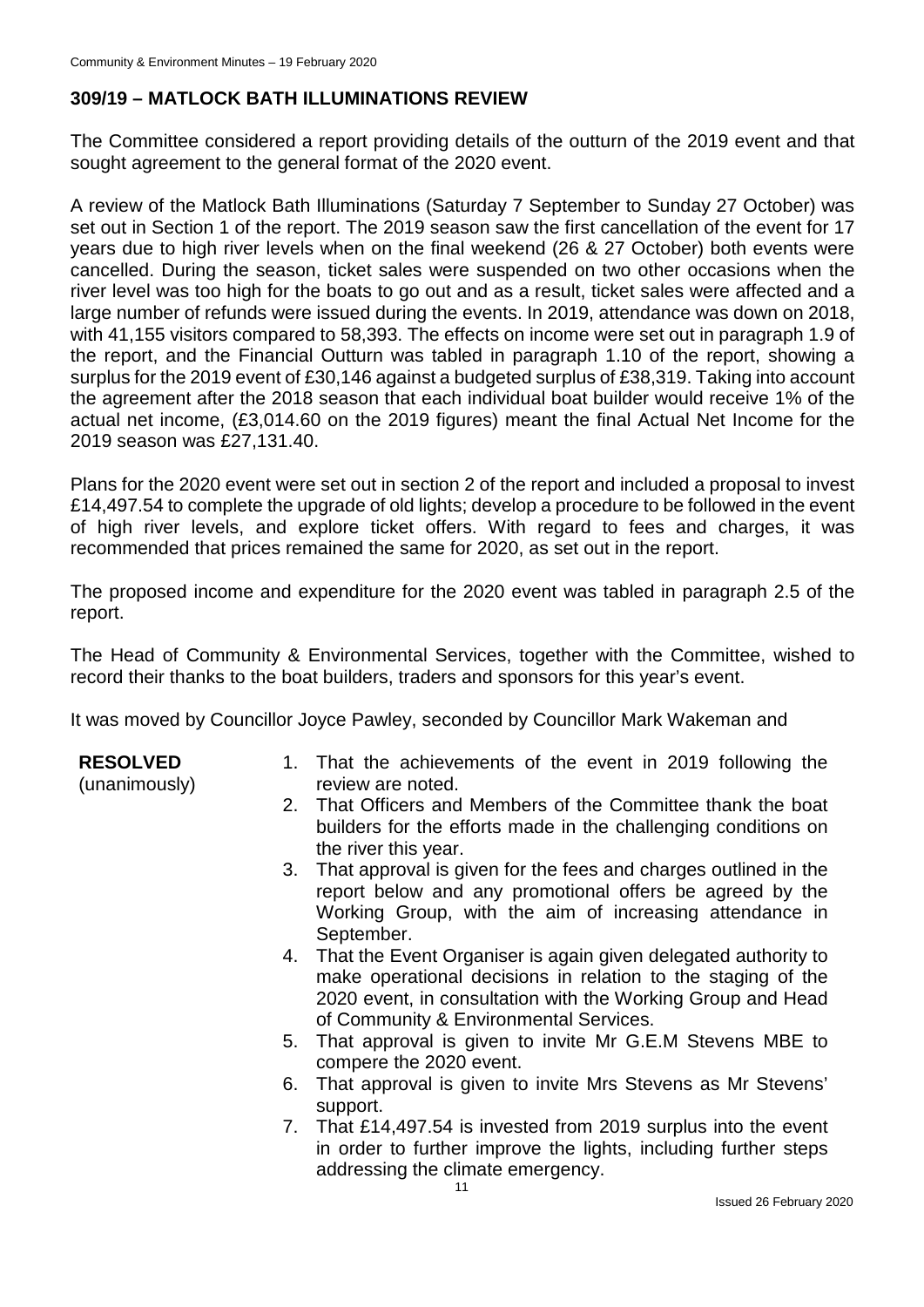## **310/19 – MOTION TO CONTINUE**

It was moved by Councillor Garry Purdy, seconded by Councillor Martin Burfoot and

**RESOLVED** (unanimously) That in accordance with Rule of Procedure 13, the meeting continue beyond 2½ hours to enable the business on the agenda to be concluded.

There was a 10-minute comfort break.

#### **311/19 – AFFORDABLE HOUSING DEVELOPMENT PROGRAMME**

The Committee considered a report on the details of the proposed affordable housing programme which required Capital Funding support in order to provide grant support to one housing association development on one site, and to support empty property work and bring two homes back into use, as illustrated in Table 2.1 in the report.

The District Council contribution was essential to ensure scheme viability and to secure the specific and unique housing mix of the overall scheme on Bakewell Road, Darley Dale, as set out in the report.

Further details were set out in Appendix 1 to the report, and the Capital Programme scoring matrix for the programme was attached as Appendix 2 to the report.

It was moved by Councillor Garry Purdy, seconded by Councillor Susan Hobson and

**RESOLVED** (unanimously) 3. That the Capital Funding requirements outlined in this report for the affordable housing programme be approved and referred to Council for inclusion in the capital programme.

#### **312/19 – HURST FARM SOCIAL CLUB LOAN**

The Committee considered a report on the progress with the Hurst Farm Regeneration Project and specifically the Hurst Farm Social Club, which was working towards a significant improvement programme of works to secure the future of the building. The report sought approval for a £110,000 interest free loan be made available to enable the improvement project to take place.

The redevelopment of the Social Club formed a central part of the regeneration plans for the Hurst Farm project which the Council had spearheaded over the past two and a half years. The Social Club project had been in development since June 2019 and was supported by a professional team of architects, quantity surveyor and funding / business planning consultant. The Club was now run by a Community Interest Company who had made good progress in delivering an open and accessible community venue on the estate.

The project would be overseen by the Hurst Farm Estate Regeneration Manager who would work with the appointed architect, quantity surveyor, business advisor and Hurst Farm Social Club to ensure invoices were paid to contractors and grant claims were submitted to funders in a timely way to maintain the project cash flow and ensure repayment of the cash flow loan to the Council as set out in Appendix 1 to the report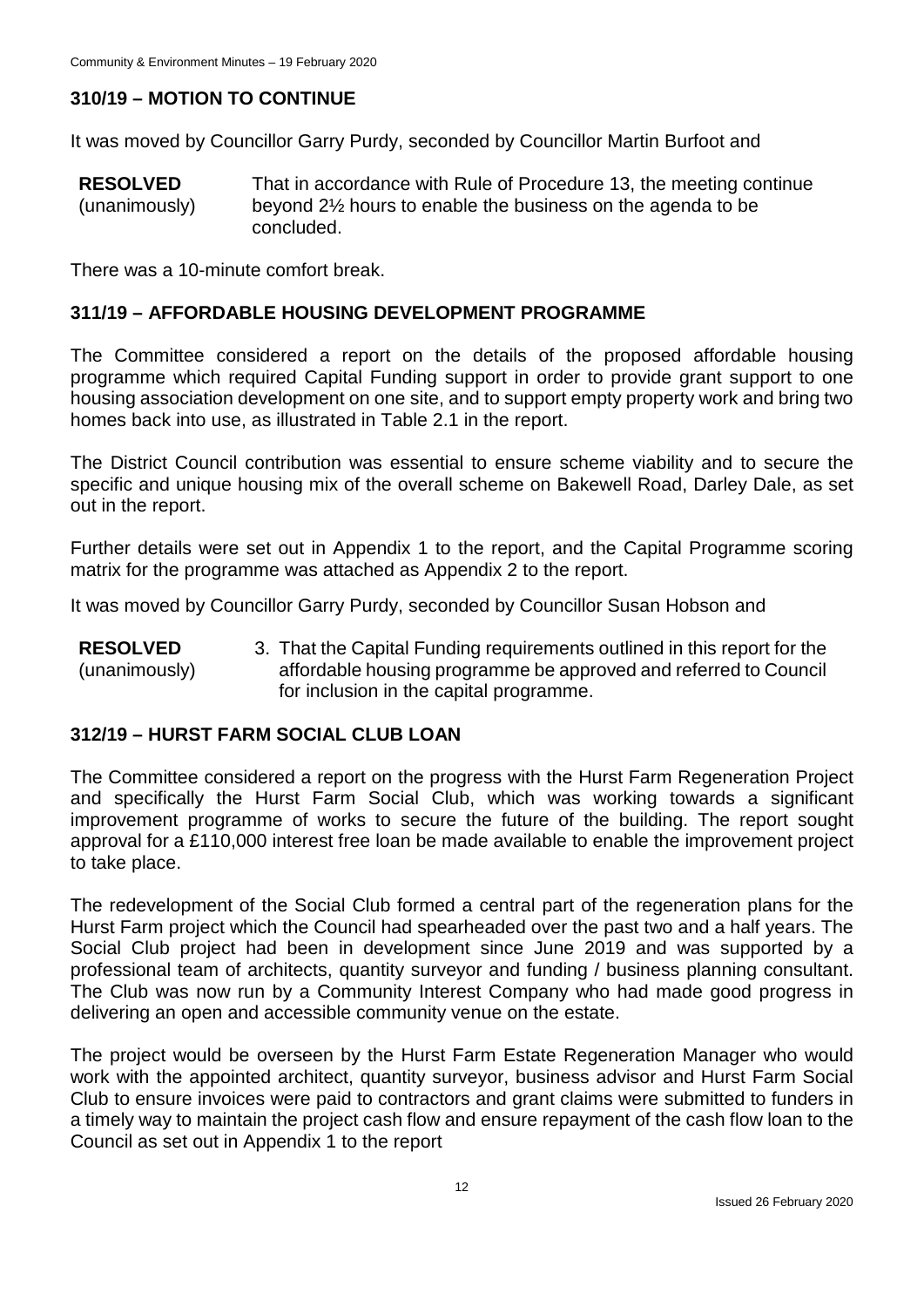It was moved by Councillor Helen Froggatt, seconded by Councillor Mike Ratcliffe and

**RESOLVED** (unanimously) That the provision of a £110,000 interest free loan to facilitate the refurbishment of the Hurst Farm Social Club be noted and referred to Council for approval and inclusion in the capital programme.

## **313/19 – EVENTS TAKING PLACE ON DISTRICT COUNCIL LAND FOR THE 75TH ANNIVERSARY OF VE & VJ DAY**

The Committee considered a report on the proposals for upcoming VE & VJ day events which the District Council aimed to support by treating the applications separate to the revised event strategy (approved by this Committee in June 2019) and not charge for recovery of costs or loss of income.

The  $8<sup>th</sup>$  May would mark the 75<sup>th</sup> anniversary of VE Day, followed by the anniversary of VJ Day on the 15<sup>th</sup> August. The District Council's Events Team would receive a number of event requests over the two weekends for events to take place on District Council owned land. At the time of writing the report 5 event applications had so far been received for VE day.

Events for VE or VJ Day that required a Licence should fulfil the criteria listed in the report in order to meet the 'Community' categorisation of the event strategy, and to this end it was recommended that all events in relation to VE or VJ day were exempt from the £50 licence fee, and that the District Council would waive the recovery of costs for extra services. Notwithstanding this, as the staging of a public event was likely to increase demand for public parking, any request to use an area of a car park must be carefully considered in relation to the overall event plan, taking into account potential traffic and parking congestion.

It was moved by Councillor Helen Froggatt, seconded by Councillor Mark Wakeman and

| <b>RESOLVED</b>       | 1.       | That VE & VJ day events are treated outside the governance of<br>the Event Strategy;<br>2. The standard charge of £50 for events which require a licence is<br>waivered for events that take place on District Council owned land<br>for VE & VJ day;                                                |
|-----------------------|----------|------------------------------------------------------------------------------------------------------------------------------------------------------------------------------------------------------------------------------------------------------------------------------------------------------|
|                       | 3.<br>4. | That District Council costs associated with the event are not<br>recovered for stall rental up to a maximum of 10 market stalls per<br>VE or VJ day event;<br>Loss of income/revenue is not recovered from the event organiser<br>for an event taking place on District Council owned land for VE or |
| Voting:               |          | VJ day.                                                                                                                                                                                                                                                                                              |
| For<br><b>Against</b> | 16<br>0  |                                                                                                                                                                                                                                                                                                      |
| <b>Abstentions</b>    |          |                                                                                                                                                                                                                                                                                                      |
|                       |          |                                                                                                                                                                                                                                                                                                      |

The Chairman declared the motion CARRIED.

## **314/19 – ASHBOURNE BOWLS PAVILION**

The Committee considered a report on a proposal for the future provision of accommodation for use by Ashbourne Park Bowls Club.